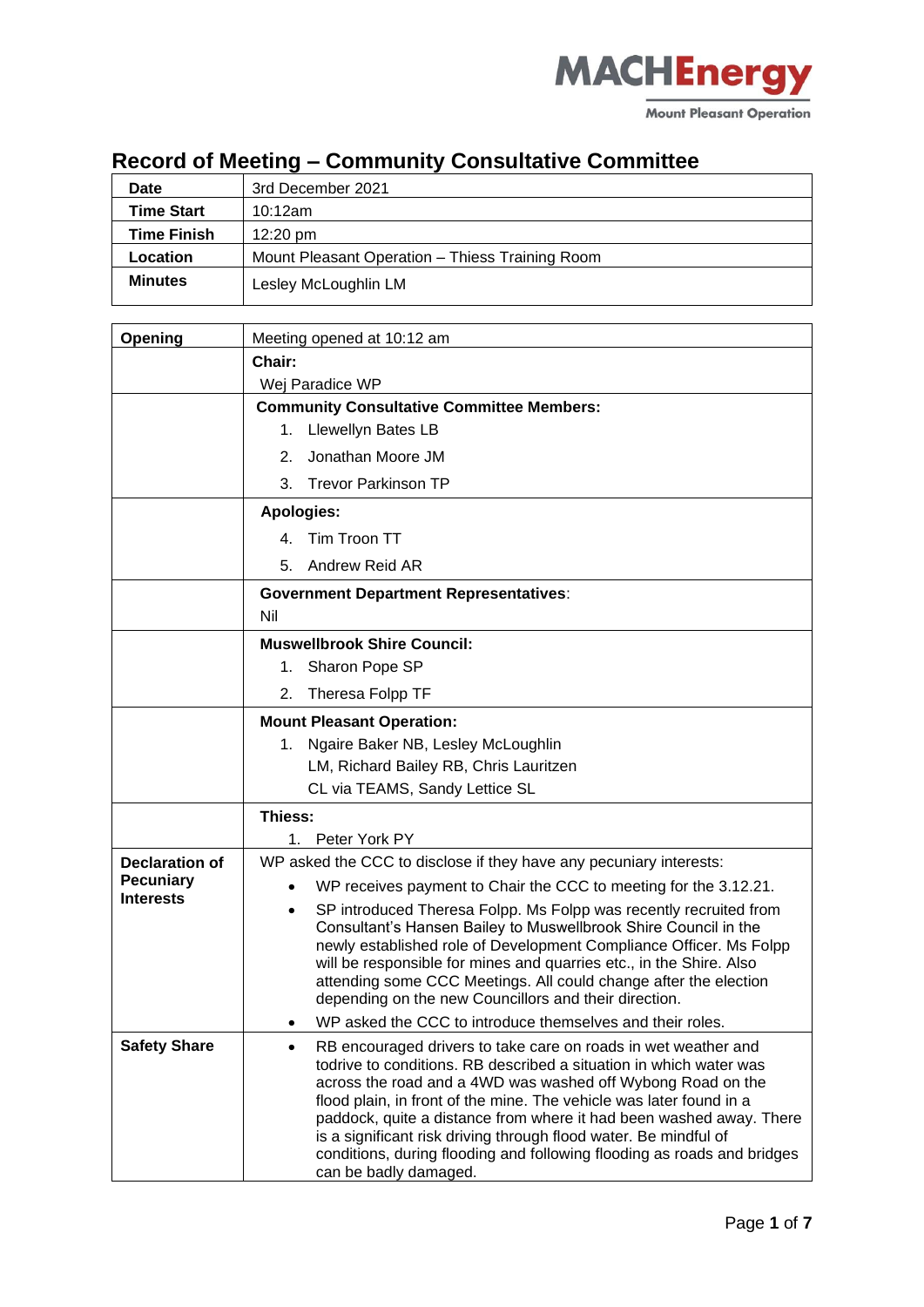|                               | SP also commented that after the water recedes there are massive<br>potholes, logs etc.,.                                                                                                                                                                                                                                                                                                                                                                                                                                                                                                                                                                                                                                                                                                                                                                                                                                                                                                                                                                                                                                                                                                                                                                                                                                                                                                                                                                                                                                                                                                                                                                                                                                                                                                                                                                                                                                                                                                                                                                                                        |
|-------------------------------|--------------------------------------------------------------------------------------------------------------------------------------------------------------------------------------------------------------------------------------------------------------------------------------------------------------------------------------------------------------------------------------------------------------------------------------------------------------------------------------------------------------------------------------------------------------------------------------------------------------------------------------------------------------------------------------------------------------------------------------------------------------------------------------------------------------------------------------------------------------------------------------------------------------------------------------------------------------------------------------------------------------------------------------------------------------------------------------------------------------------------------------------------------------------------------------------------------------------------------------------------------------------------------------------------------------------------------------------------------------------------------------------------------------------------------------------------------------------------------------------------------------------------------------------------------------------------------------------------------------------------------------------------------------------------------------------------------------------------------------------------------------------------------------------------------------------------------------------------------------------------------------------------------------------------------------------------------------------------------------------------------------------------------------------------------------------------------------------------|
| 2. Previous<br><b>Minutes</b> | The Minutes from the previous meeting September 17 <sup>th</sup> , 2021, were<br>$\bullet$<br>accepted as a true record of the meeting. Moved by LB.<br>WP advised that the Minutes have already been circulated and<br>$\bullet$<br>accepted by the Chairperson, and, as per the CCC Guidelines are not<br>required to be moved or seconded by members of the CCC.<br>WP said as per the CCC Guidelines, the Minutes are issued to the CCC<br>$\bullet$<br>by the Chairperson, giving them a period of two weeks to review and<br>make comments and suggestions. Once the Chairperson has reviewed<br>the suggestions and proposed changes, the Chair can the accept the<br>minutes as the final version allowing it to be distributed more broadly<br>and placed on the Company's website.<br>JM asked when he could comment on these minutes given he was not<br>$\bullet$<br>at the September 2021 meeting. WP indicated at Business arising from<br>the minutes.                                                                                                                                                                                                                                                                                                                                                                                                                                                                                                                                                                                                                                                                                                                                                                                                                                                                                                                                                                                                                                                                                                                            |
| 3. Matters<br><b>Arising</b>  | JM mentioned after reading the September Minutes he 2re-empt how<br>$\bullet$<br>fast the community was reacting to what was happening in the area in<br>relation to Covid-19. It was quickly becoming a more serious issue. I am<br>pleased to say that the community was very impressed with the<br>procedures MACH Energy put in place to keep the community safe and<br>with your ability to create a safe working environment for your<br>employees and contractors. The community was also very impressed<br>with actions taken when you had a confirmed Covid-19 case. I was also<br>particularly impressed by the amount of detail MACH Energy provided<br>in the September Minutes about how they were managing Covid-19,<br>thank you.<br>JM also mentioned in the September Minutes, MACH Energy reports<br>that the new section of Wybong Road was open to traffic. This is a<br>brand-new road, but it was quickly noticeable, that there were visible<br>patches on the new section. The community is wanting to know about<br>the structure of the road and if it will continue to need repairs? There is<br>a lot of traffic on that road and the community does not want to be left<br>with a road that is still needing repairs in 12 months - two years' time.<br>Will this new section of Wybong Road be repaired and maintained by<br>Mount Pleasant? Or will the road maintenance fall back under<br>Muswellbrook Shire Council to maintain?<br>MACH Energy confirmed that under our original consent, we were<br>originally responsible for the section of road from the Bengalla Mine<br>front gate on Bengalla Link Road to the entrance to Mount Pleasant on<br>Wybong Road. However, when we completed construction of the<br>current rail bridge on Bengalla Link Road, our area of responsibility<br>extended to include the section past Old Bengalla Road and to Gate 21<br>(opposite the Mount Pleasant CHPP). Mount Pleasant will be<br>responsible for the new section of Wybong Road from the completion of<br>the works for an additional period of 2 years. |
|                               | JM asked the Chairperson to elaborate on his comment in the<br>$\bullet$<br>September Minutes "looking at the process of rejuvenating the current<br>CCC." I would like to understand and receive more clarity, as my first<br>thoughts were that it appears that the Chairperson is unhappy with the<br>current CCC members or is it that we are wanting to add more<br>members from the community to be more effective? What are the<br>thoughts from the Chairperson?<br>WP explained with one CCC member resigning, we need a<br>replacement, In the context of the number of community members, a<br>CCC can have a maximum of seven members. There is now an                                                                                                                                                                                                                                                                                                                                                                                                                                                                                                                                                                                                                                                                                                                                                                                                                                                                                                                                                                                                                                                                                                                                                                                                                                                                                                                                                                                                                               |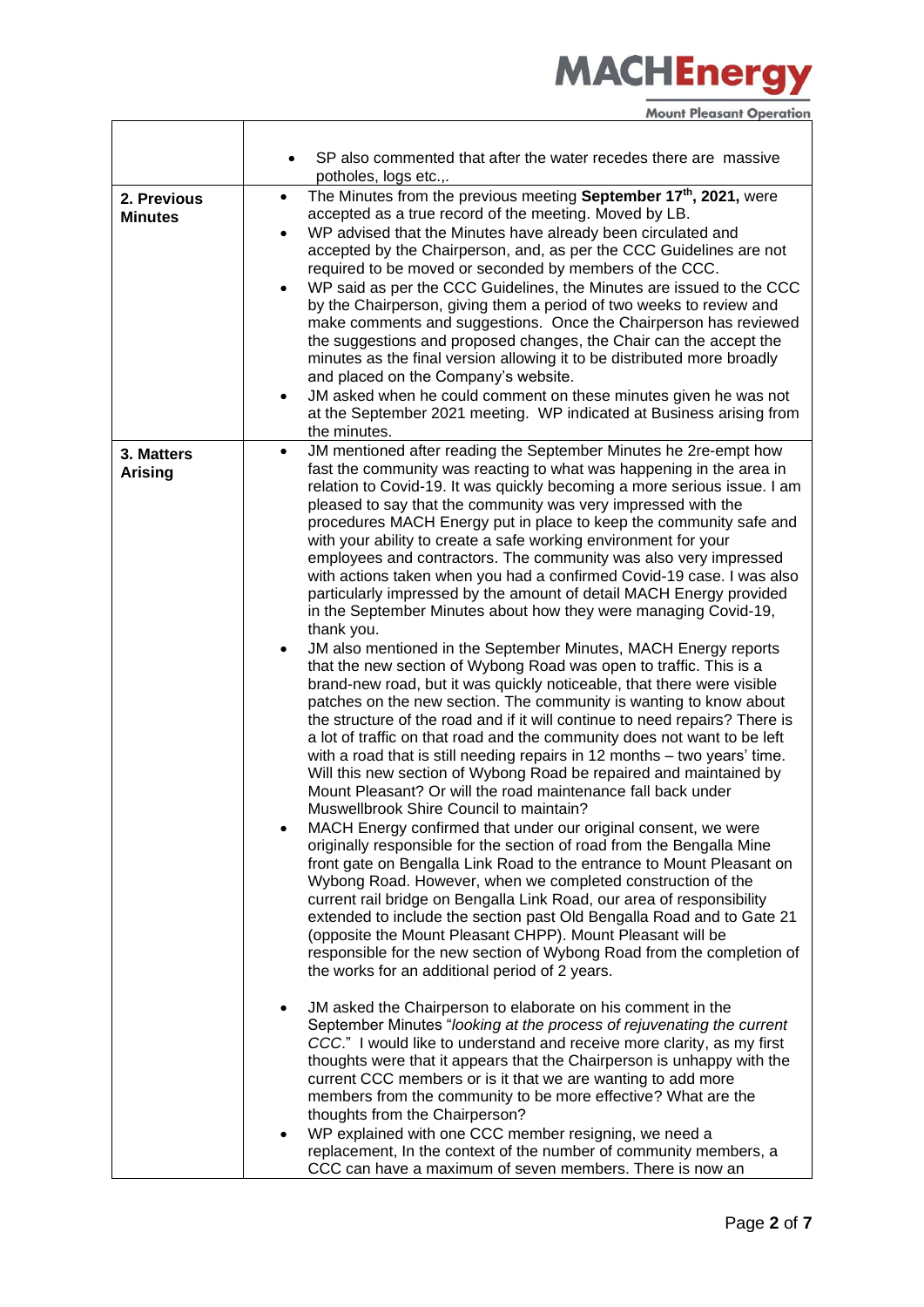|                               | opportunity for this CCC to add three more members. The CCC<br>guidelines describe the process for recruiting new members. WP he had<br>received an expression of interest from a neighbour of the mine<br>JM indicated that using the word "rejuvenating" may be seen that the<br>$\bullet$<br>Chair is making comments about the rotation of members, as this has<br>been mentioned before by the Chairperson.<br>WP indicated he would like more community members to be involved in<br>this CCC. Most of the community members have been on the CCC from<br>the beginning and all CCC should be open for new ideas and new<br>people. While current CCC members are able to make a contribution it is<br>also important to be able to encourage new members3re-empt3<br>JM referred to the September Minutes where it was stated in the<br>Operations Update that the new Wybong Road rail bridge structure was<br>complete. If it is complete, why is there so much work currently being<br>done around the base of the bridge?<br>MACH Energy confirmed the structure itself has been completed. The<br>$\bullet$<br>remaining works are road works, intersection, traffic barriers, drainage<br>and rebuilding the new pavements under that section of road. |
|-------------------------------|---------------------------------------------------------------------------------------------------------------------------------------------------------------------------------------------------------------------------------------------------------------------------------------------------------------------------------------------------------------------------------------------------------------------------------------------------------------------------------------------------------------------------------------------------------------------------------------------------------------------------------------------------------------------------------------------------------------------------------------------------------------------------------------------------------------------------------------------------------------------------------------------------------------------------------------------------------------------------------------------------------------------------------------------------------------------------------------------------------------------------------------------------------------------------------------------------------------------------------------------------------------------|
|                               | MACH Energy explained the work is essentially rebuilding the<br>$\bullet$<br>pavements to make sure that the new pavement under that section of<br>road is the same as the other upgraded areas. The section being<br>worked on from Wybong Road to Overton Road was stopped due to the<br>work going on with the bridge.                                                                                                                                                                                                                                                                                                                                                                                                                                                                                                                                                                                                                                                                                                                                                                                                                                                                                                                                           |
| 4. Community<br><b>Update</b> | MACH Energy received a phone call from CCC member Rod Upton. Mr<br>$\bullet$<br>Upton thanked MACH Energy and in particular Richard Bailey and<br>Ngaire Baker for their efforts to date with the mining operation and the<br>CCC, however, he offered his resignation effective immediately from the<br>CCC. Mr Upton was invited to attend today's meeting, however, he<br>expressed his thanks again to MACH Energy and declined the<br>invitation.                                                                                                                                                                                                                                                                                                                                                                                                                                                                                                                                                                                                                                                                                                                                                                                                              |
|                               | WP indicated that Rod Upton's resignation be noted for the minutes,<br>however community members are appointed by the NSW Department<br>of Planning, Industry and Environment and therefor his resignation<br>should be referred to them.                                                                                                                                                                                                                                                                                                                                                                                                                                                                                                                                                                                                                                                                                                                                                                                                                                                                                                                                                                                                                           |
|                               | JM indicated he would like to add his thanks to Mr Upton for his<br>$\bullet$<br>contribution over many years. JM said he had been a very valuable<br>contributor to the MACH Energy Mount Pleasant Operation CCC.                                                                                                                                                                                                                                                                                                                                                                                                                                                                                                                                                                                                                                                                                                                                                                                                                                                                                                                                                                                                                                                  |
|                               | ACTION: NB to write a letter of thanks to Rod Upton for his                                                                                                                                                                                                                                                                                                                                                                                                                                                                                                                                                                                                                                                                                                                                                                                                                                                                                                                                                                                                                                                                                                                                                                                                         |
|                               | contribution on behalf of the CCC. Letter to come from the Chair.                                                                                                                                                                                                                                                                                                                                                                                                                                                                                                                                                                                                                                                                                                                                                                                                                                                                                                                                                                                                                                                                                                                                                                                                   |
|                               | JM mentioned planting trees in rehabilitation areas that are suitable for<br>$\bullet$<br>Koalas. JM suggested MACH Energy might like to investigate for long<br>term planting as we do have some Koalas in the area. It might add to                                                                                                                                                                                                                                                                                                                                                                                                                                                                                                                                                                                                                                                                                                                                                                                                                                                                                                                                                                                                                               |
|                               | make the rehabilitation more interesting.                                                                                                                                                                                                                                                                                                                                                                                                                                                                                                                                                                                                                                                                                                                                                                                                                                                                                                                                                                                                                                                                                                                                                                                                                           |
|                               | JM expressed concern about the line of communication from the<br>$\bullet$<br>Rossgole Tower straight down to the lower area of the Muswellbrook<br>CBD, this will be a problem as the height of the mine overburden<br>continues to rise.                                                                                                                                                                                                                                                                                                                                                                                                                                                                                                                                                                                                                                                                                                                                                                                                                                                                                                                                                                                                                          |
|                               | MACH Energy commented that the issue has been raised and has been<br>٠<br>looked at as part of the SSD Application.                                                                                                                                                                                                                                                                                                                                                                                                                                                                                                                                                                                                                                                                                                                                                                                                                                                                                                                                                                                                                                                                                                                                                 |
|                               | MACH Energy have investigated and will retain a communication<br>$\bullet$<br>specialist to analyse the issue and work out if there is a communications<br>or transmission shadow caused by the mine landform and what can be<br>done to address it. MACH Energy will be accountable for fixing the<br>issue if it exists. 3Options to address the issue could include a repeater<br>being installed or an upgrade to Rossgole Tower.                                                                                                                                                                                                                                                                                                                                                                                                                                                                                                                                                                                                                                                                                                                                                                                                                               |
|                               | JM asked about the recent rain fall over the last month. What about<br>$\bullet$<br>erosion issues? How does the mine manage such a massive rain fall<br>event?                                                                                                                                                                                                                                                                                                                                                                                                                                                                                                                                                                                                                                                                                                                                                                                                                                                                                                                                                                                                                                                                                                     |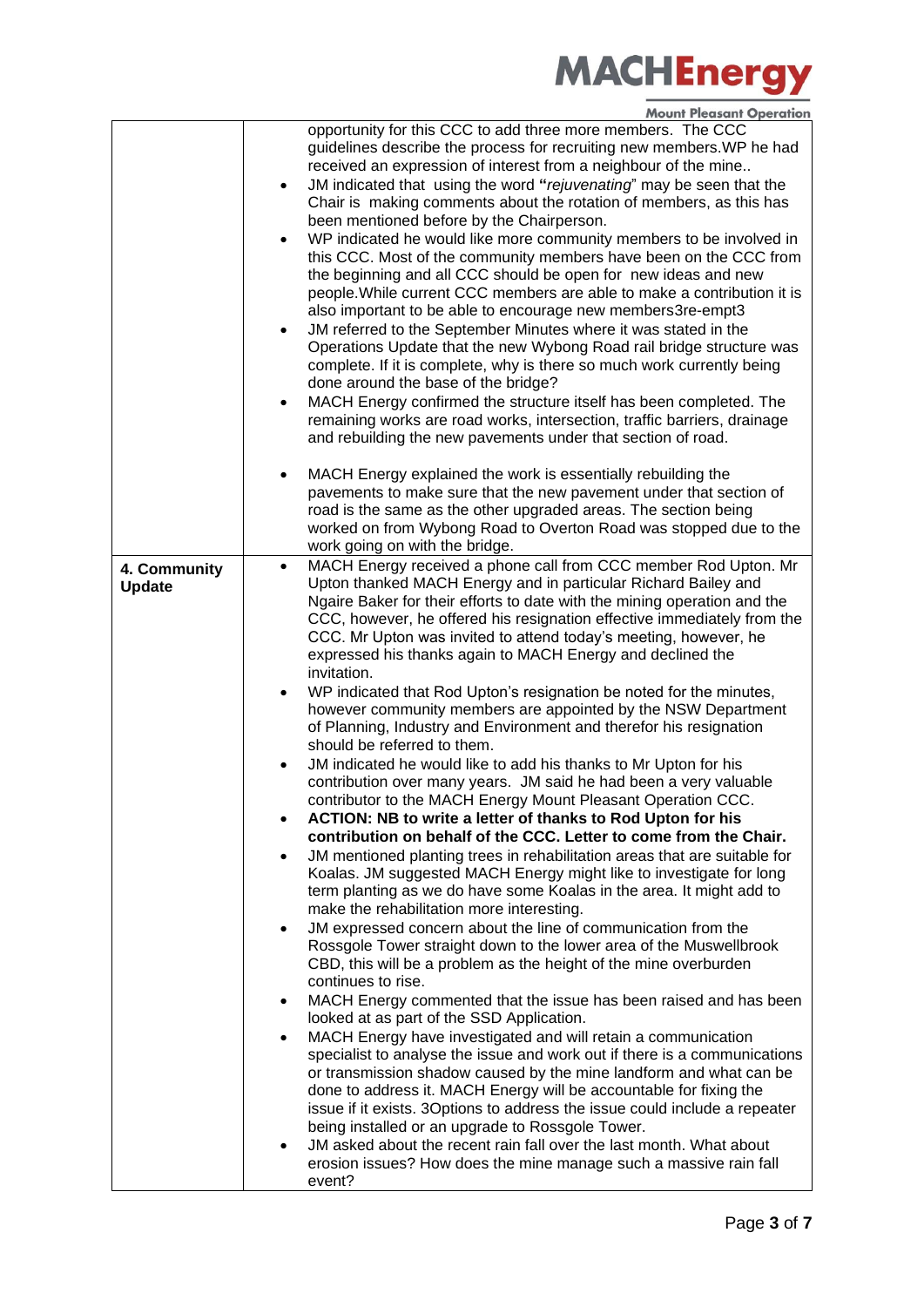| MACH Energy said that they have a water management system and<br>planning in place. The central storage dam has received a lot of water, but<br>it is still well under control.                                                                                                                                                                                                                                                                                  |
|------------------------------------------------------------------------------------------------------------------------------------------------------------------------------------------------------------------------------------------------------------------------------------------------------------------------------------------------------------------------------------------------------------------------------------------------------------------|
| With the rain received over the past two months, MACH will be drawing<br>less water from the Hunter River allocation.                                                                                                                                                                                                                                                                                                                                            |
| JM asked if there were any serious issues with the rehabilitation.<br>$\bullet$<br>PY said one of the pleasing things with the GeoFluv landform is the<br>ability to predict where erosion will start to show up what area will<br>erode. The predictions are in line with the model which is great. The<br>water is currently flowing exactly where the rock drains are planned to<br>be built. You won't get a better indicator than seeing survey pegs either |
| side with water running through the middle.<br>The toe drains and other structures are inspected to make sure there is<br>$\bullet$<br>no erosion to minimise and concerns.                                                                                                                                                                                                                                                                                      |
| SP asked if Thiess was involved with the rail loop area and their erosion<br>$\bullet$<br>issues?                                                                                                                                                                                                                                                                                                                                                                |
| Thiess said the Rail Loop Project was not under the control of Thiess.<br>The areas are separate, and Thiess only looks after the mining<br>operation.                                                                                                                                                                                                                                                                                                           |
| LB asked how high did the water level reach in the fine's emplacement<br>facility with all this heavy rain?                                                                                                                                                                                                                                                                                                                                                      |
| MACH Energy confirmed that the level didn't rise at all. In the last week,<br>$\bullet$<br>MACH has reduced the drawback.                                                                                                                                                                                                                                                                                                                                        |
| LB said with the continuation of road works on Wybong Road it can be<br>$\bullet$<br>quite dangerous travelling this way into Muswellbrook at times. She said<br>on a recent trip, to Muswellbrook, before you get to the crest, there is an                                                                                                                                                                                                                     |
| entry near a side gate, there has been no stop and go traffic controllers<br>in place in this area and I have noticed semi-trailers have to drive onto<br>the other side of the road just so they can make the sharp turn into the<br>gate, it is quite dangerous. When you are travelling west, and you come<br>over the crest there is no warning and to see a truck on the wrong side<br>of the road it is dangerous.                                         |
| MACH Energy thanked LB for her feedback and will alert the Rail Loop<br>$\bullet$<br>Project team immediately.                                                                                                                                                                                                                                                                                                                                                   |
| <b>ACTION: MACH ENERGY to contact Rail Loop Project Director</b><br>regarding the tight entrance for trucks on Wybong Road.                                                                                                                                                                                                                                                                                                                                      |
| JM also added that with a truck and dog, the truck will slow down and<br>then turn in through the gates, the driver will then stop and leave the<br>'dog' on Wybong Road.                                                                                                                                                                                                                                                                                        |
| MACH Energy thanked the members for their feedback and confirmed<br>they will speak to Rail Loop Project immediately.                                                                                                                                                                                                                                                                                                                                            |
| LB mentioned the erosion where the new rail bridge comes across<br>$\bullet$<br>Wybong Road.                                                                                                                                                                                                                                                                                                                                                                     |
| MACH Energy said topsoil was used, however, with the recent heavy<br>$\bullet$<br>rain, parts of this area were washed away before it was established.<br>These areas will be re-done as soon as possible.                                                                                                                                                                                                                                                       |
| TP said he received a phone call from a member of the community<br>$\bullet$<br>about the difficulty he had trying to speak to someone at the Mount<br>Pleasant Operation.                                                                                                                                                                                                                                                                                       |
| MACH Energy confirmed that they did receive the call from the<br>$\bullet$<br>community member. It was very difficult to hear the caller, road noise<br>and poor connection via his car phone made it challenging to<br>understand the details of his call. When the details could be confirmed<br>and his question (not a complaint) answered, MACH Energy contacted                                                                                            |
| their Call Centre (contractors since 2018) to ascertain the details of the<br>call.                                                                                                                                                                                                                                                                                                                                                                              |
| The Call Centre Duty Manager sent the audio file and a detailed<br>transcript from the call centre operator regarding the call.<br>In conclusion, the lack of clarity due to the quality of the call via the car                                                                                                                                                                                                                                                 |
|                                                                                                                                                                                                                                                                                                                                                                                                                                                                  |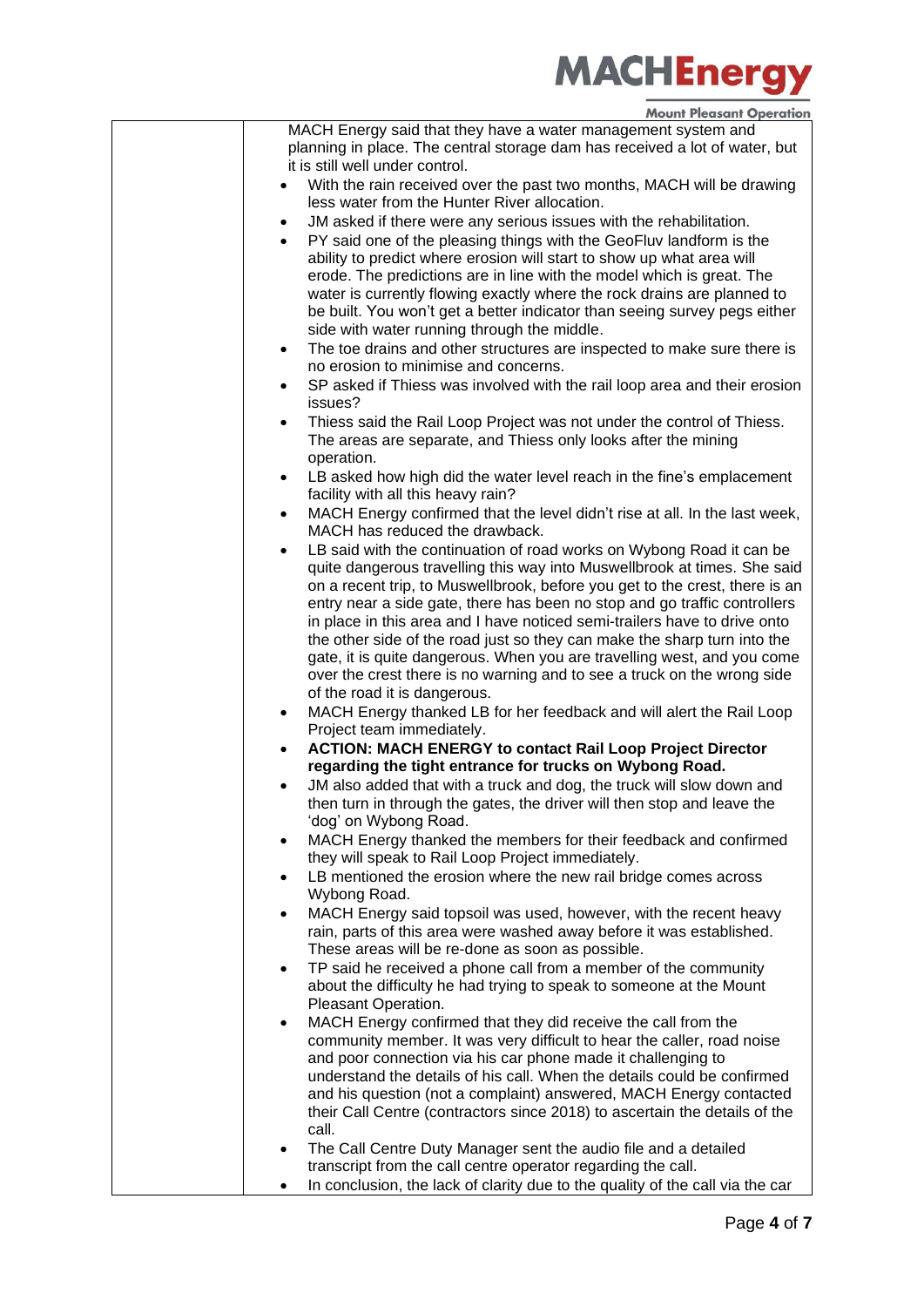|                                                                | <b>MOUIL LIGASAIL ARELAINE</b>                                                                                                                                                                                                                                                                                                                                                                                                                                                                                                                                                                              |
|----------------------------------------------------------------|-------------------------------------------------------------------------------------------------------------------------------------------------------------------------------------------------------------------------------------------------------------------------------------------------------------------------------------------------------------------------------------------------------------------------------------------------------------------------------------------------------------------------------------------------------------------------------------------------------------|
|                                                                | phone and the fact the caller wasn't clear about what he was asking<br>lead to a longer than usual response time from the Call Centre.                                                                                                                                                                                                                                                                                                                                                                                                                                                                      |
|                                                                |                                                                                                                                                                                                                                                                                                                                                                                                                                                                                                                                                                                                             |
| 4. Mount<br><b>Pleasant</b><br><b>Operation</b><br>Update - RB | MACH Energy reported that 220mm of rain has been received on site in<br>٠<br>November. The average monthly rainfall for November is 75mm. This is<br>the largest amount of rain on record since 1874.<br>Covid update, MACH have reduced Rapid Antigen Testing (RAT) to<br>$\bullet$                                                                                                                                                                                                                                                                                                                        |
|                                                                | only test employees who are unvaccinated and those visiting from other<br>areas.                                                                                                                                                                                                                                                                                                                                                                                                                                                                                                                            |
|                                                                | The Rail Loop Project team still undergo RAT weekly as several of their<br>$\bullet$<br>staff come from out of the Muswellbrook LGA.                                                                                                                                                                                                                                                                                                                                                                                                                                                                        |
|                                                                | MACH will respond if there is a further Covid outbreak in the area and<br>٠<br>are prepared to ramp up testing if required. MACH always follows NSW<br><b>Health Guidelines.</b>                                                                                                                                                                                                                                                                                                                                                                                                                            |
|                                                                | RAT site has transferred from Blackrock Office to a new venue in the<br>$\bullet$<br>Light Industrial Area (LIA), it is being used by a wider range of business<br>as the site is well set out with double lanes.                                                                                                                                                                                                                                                                                                                                                                                           |
|                                                                | In terms of vaccination status, 100% of MACH Energy employees are<br>$\bullet$<br>vaccinated, Thiess have recorded over 90% and Sedgman have all but<br>one employee vaccinated. It is important to reduce the risk to<br>employees on site and the community. Vaccination is not mandatory at                                                                                                                                                                                                                                                                                                              |
|                                                                | Mount Pleasant Operation.<br>LB asked about RAT and if MACH Energy is notified if a positive result<br>$\bullet$<br>has been received.                                                                                                                                                                                                                                                                                                                                                                                                                                                                      |
|                                                                | MACH Energy confirmed that once RAT has been completed,<br>٠<br>employees stay in their car until a result has been received by text<br>message to their mobile phone. This takes approximately 15-20min to<br>receive. If the RAT is positive, they are instructed to return to the RAT<br>facility (off site location) to undergo PCR testing. During this time the<br>person has had no contact with personnel at Mount Pleasant. Their only<br>interaction is with the First-Choice Diagnostic medical staff who are in<br>full personal protective equipment as they conduct the required PCR<br>test. |
|                                                                | MACH Energy also receives notification if a positive RAT has been<br>$\bullet$<br>received and the positive result is immediately reported to NSW Heath.<br>The person is directed to follow all NSW Health Guidelines.                                                                                                                                                                                                                                                                                                                                                                                     |
|                                                                | Installation of number plate recognition technology on Kayuga Bridge<br>and Mount Pleasant Operation. It is in the Consent Conditions that<br>employees and contractors must not use this access to and from site.                                                                                                                                                                                                                                                                                                                                                                                          |
|                                                                | LB asked with the number plate recognition cameras installed, has the<br>$\bullet$<br>entire workforce been notified not to use the Kayuga Bridge.                                                                                                                                                                                                                                                                                                                                                                                                                                                          |
|                                                                | PY confirmed that the communication has been provided to all<br>٠<br>employees from the very first day Thiess commenced at the Mount<br>Pleasant Operation. All employees have been spoken to at pre-start<br>meetings and again with the new installation of the cameras the entire<br>workforce has once again been reminded of the Consent Conditions<br>stipulating that they are not to use Kayuga Bridge to access site or<br>when they are leaving site.                                                                                                                                             |
|                                                                | SP asked if other local mines would benefit from these cameras?<br>٠<br>MACH Energy confirmed that the cameras were only for Mount<br>$\bullet$                                                                                                                                                                                                                                                                                                                                                                                                                                                             |
|                                                                | Pleasant as we are the only site with the Consent Condition.<br>TP asked about the culvert near the Bengalla Mine entry, will this area<br>٠                                                                                                                                                                                                                                                                                                                                                                                                                                                                |
|                                                                | be filled in when the new rail line is open?<br>MACH Energy said they were working with Muswellbrook Shire Council<br>$\bullet$<br>and Bengalla Mine to keep the bridge in place to assist Bengalla with<br>their future planning.                                                                                                                                                                                                                                                                                                                                                                          |
|                                                                | JM said he was pleased to hear that the local mines work together on<br>these matters. I commend MACH Energy for your efforts, it is good to                                                                                                                                                                                                                                                                                                                                                                                                                                                                |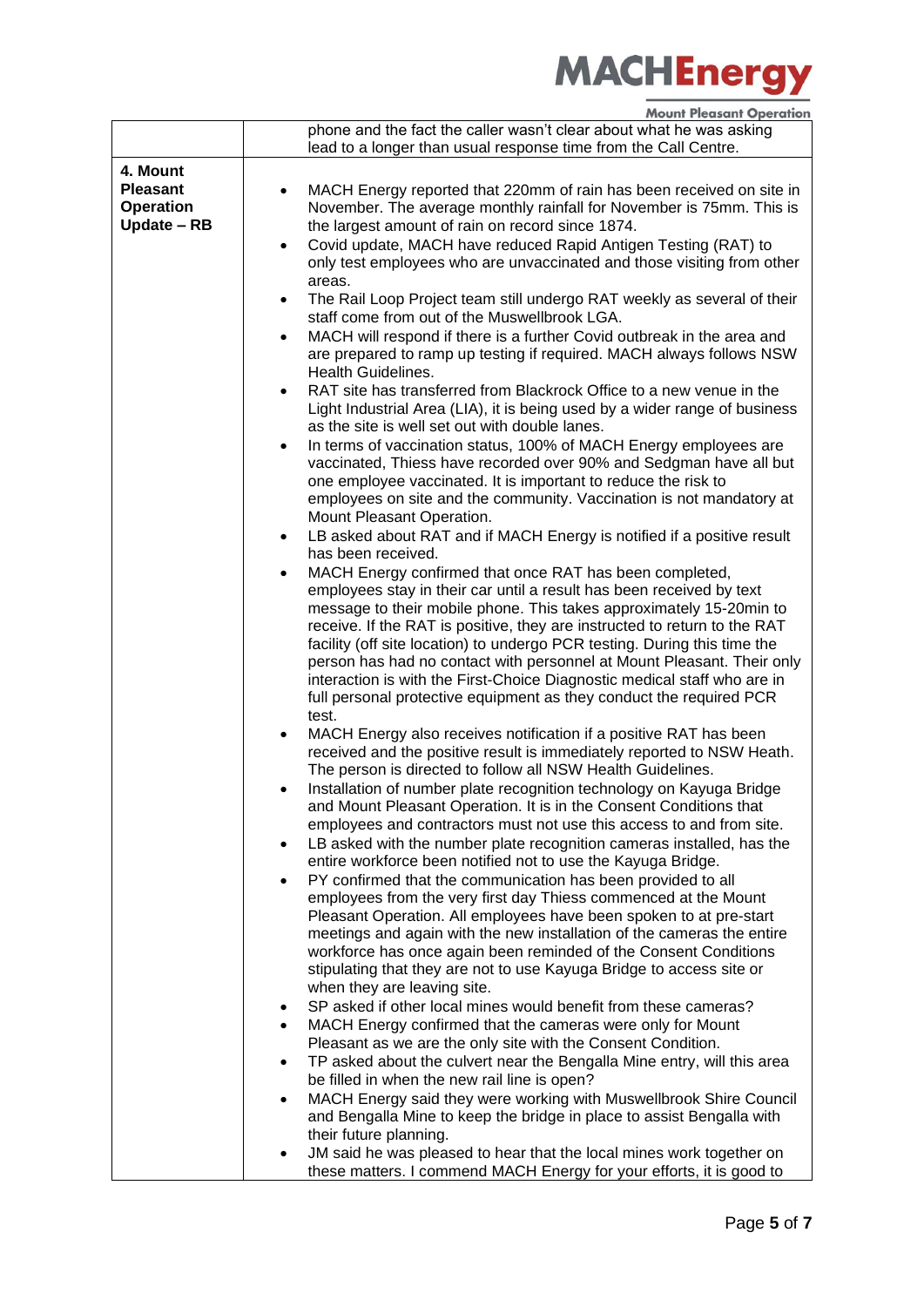|                        | see.                                                                                                                                                    |
|------------------------|---------------------------------------------------------------------------------------------------------------------------------------------------------|
|                        | TF asked how will the trucks access the existing rail infrastructure on<br>$\bullet$                                                                    |
|                        | the Bengalla lease to remove it?                                                                                                                        |
|                        | MACH Energy confirmed that the trucks would have access through<br>$\bullet$                                                                            |
|                        | Gate 21 off Wybong Road and through the access gate west of the                                                                                         |
|                        | bridge on Bengalla Link Road.                                                                                                                           |
|                        | LB asked if this is the same access that is currently being used now on<br>$\bullet$                                                                    |
|                        | <b>Wybong Road?</b>                                                                                                                                     |
|                        | MACH Energy confirmed that the Wybong Road gate is currently in use.<br>$\bullet$                                                                       |
| <b>5. Applications</b> | Overview of The State Significant Development (SSD) Application for<br>$\bullet$                                                                        |
| & Approvals -          | the Mount Pleasant Optimisation Project provided.                                                                                                       |
| CL                     | MACH will note JM's additional concerns about the mine water dam in<br>$\bullet$                                                                        |
|                        | the southwest corner. It is referred to at all CCC meetings and the same<br>images have been shown over the past two years.                             |
|                        | TF asked if it has been confirmed if MACH Energy would be going to<br>$\bullet$                                                                         |
|                        | the Independent Planning Committee (IPC)?                                                                                                               |
|                        | MACH Energy said that the threshold for objections has been met<br>$\bullet$                                                                            |
|                        | during the EIS exhibition, so this means our SSD Application will go to                                                                                 |
|                        | an IPC Hearing on a date to be determined by the Department of                                                                                          |
|                        | Planning, Infrastructure & Environment (DPIE).                                                                                                          |
|                        | TF asked if MACH Energy knows who is on the IPC panel yet?<br>٠                                                                                         |
|                        | MACH Energy said the panel has not yet been formed. DPIE is                                                                                             |
|                        | preparing the assessment report, when completed the report will be                                                                                      |
|                        | handed to the IPC. Then the IPC, in their own time will form a panel and                                                                                |
|                        | set up a process.                                                                                                                                       |
| $6.$ Land $8.$         | Overview provided on land management and off set property activities.<br>٠                                                                              |
| Property -             | JM thanked SL for his help recently regarding the spraying St Johns<br>$\bullet$                                                                        |
| <b>SL</b>              | Wart around the area'                                                                                                                                   |
|                        | JM asked who was doing the fencing around site and on Wybong Road.<br>$\bullet$                                                                         |
|                        | He said he sees Franks Fencing around and they always do a great job.                                                                                   |
|                        | MACH Energy said yes, Franks Fencing are contracted to undertake<br>$\bullet$<br>work, however, in this instance SL think the work was carried out by   |
|                        | PERFS.                                                                                                                                                  |
| 7. Environment         |                                                                                                                                                         |
| - PY                   | Overview provided on all aspects of environment including, air quality<br>$\bullet$<br>management, blasting, noise, and operational activities.         |
|                        |                                                                                                                                                         |
|                        | LB asked if the Keeping Place is stored on site?<br>٠                                                                                                   |
|                        | PY said the Registered Aboriginal Parties (RAPS) salvage items of                                                                                       |
|                        | significance from the Mount Pleasant Operation, they are then stored in                                                                                 |
|                        | a certain location enabling the RAPS to access.                                                                                                         |
|                        | The Keeping Place is not located on site. A site is currently being<br>$\bullet$                                                                        |
|                        | investigated with the RAPS with a decision to be made in 2022.                                                                                          |
| 8. External            | Overview of Community Engagement & Sponsorship.<br>$\bullet$                                                                                            |
| <b>Relations &amp;</b> | Presented Community Complaints Graphs from the previous three<br>$\bullet$<br>months.                                                                   |
| <b>Community</b>       |                                                                                                                                                         |
| Engagement-            | Discussed results and potential reasons for the drop in complaints with<br>$\bullet$<br>zero recorded in September, six in October and two in November. |
| <b>NB</b>              |                                                                                                                                                         |
|                        |                                                                                                                                                         |
| 9.General              | Discussed advertising requirements for new CCC representatives.<br>$\bullet$                                                                            |
| <b>Business</b>        |                                                                                                                                                         |
|                        | ACTION - Chairperson to contact DPIE to discuss and confirm the<br>$\bullet$<br>process of how to proceed. The Chairperson will inform the CCC.         |
|                        |                                                                                                                                                         |
|                        | <b>ACTION - MACH Energy External Relations Manager to draft CCC</b><br>$\bullet$                                                                        |
|                        | Vacancy advertising for review by Chairperson.                                                                                                          |
|                        |                                                                                                                                                         |
|                        | Committee member asked if the application will be for three vacancies?<br>٠                                                                             |